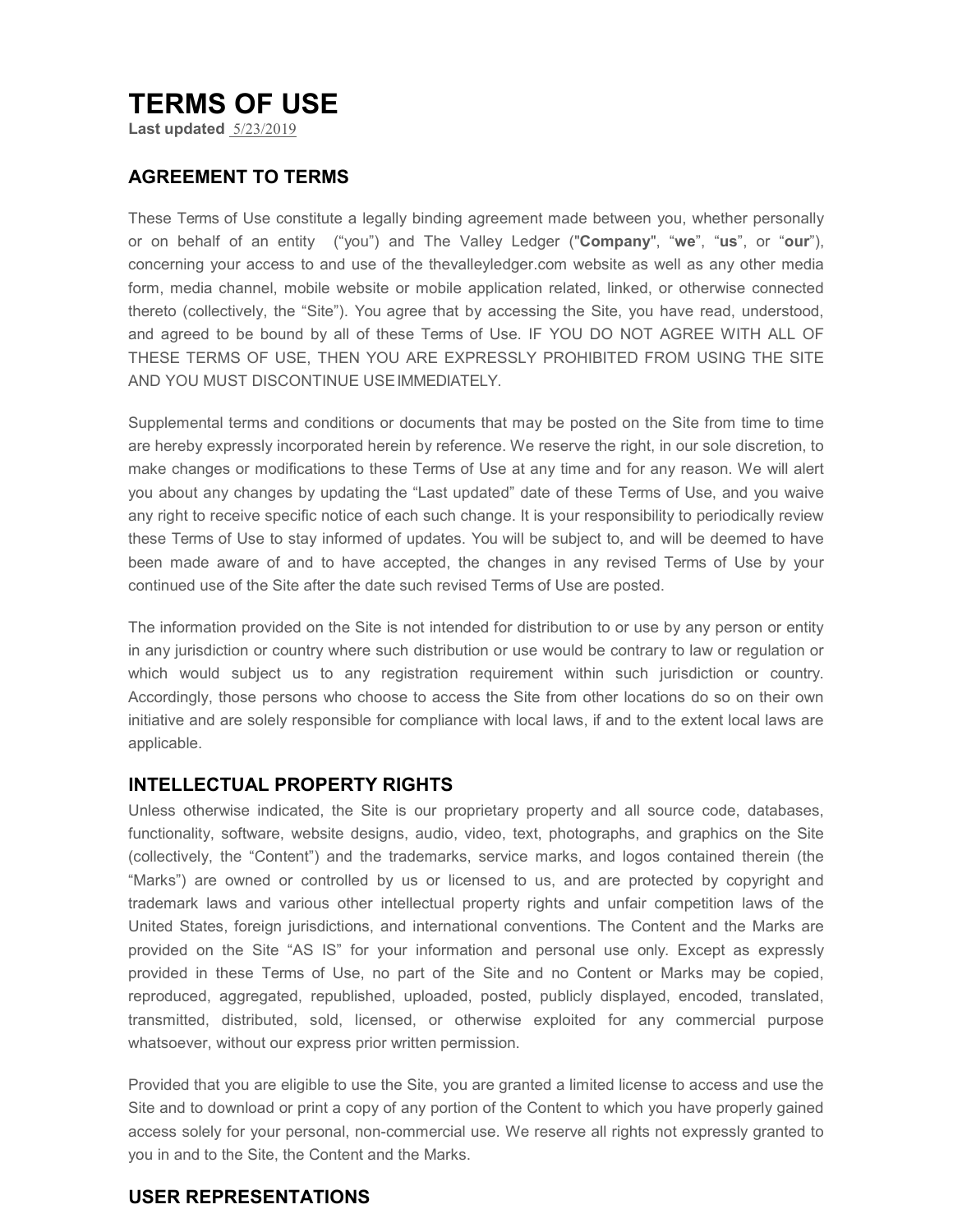By using the Site, you represent and warrant that: (1) you have the legal capacity and you agree to comply with these Terms of Use; (2) you are not a minor in the jurisdiction in which you reside; (3) you will not access the Site through automated or non-human means, whether through a bot, script, or otherwise; (4) you will not use the Site for any illegal or unauthorized purpose; and (5) your use of the Site will not violate any applicable law or regulation.

If you provide any information that is untrue, inaccurate, not current, or incomplete, we have the right to suspend or terminate your account and refuse any and all current or future use of the Site (or any portion thereof).

# **PROHIBITED ACTIVITIES**

You may not access or use the Site for any purpose other than that for which we make the Site available. The Site may not be used in connection with any commercial endeavors except those that are specifically endorsed or approved by us.

As a user of the Site, you agree not to:

# **SUBMISSIONS**

You acknowledge and agree that any questions, comments, suggestions, ideas, feedback, or other information regarding the Site ("Submissions") provided by you to us are non-confidential and shall become our sole property. We shall own exclusive rights, including all intellectual property rights, and shall be entitled to the unrestricted use and dissemination of these Submissions for any lawful purpose, commercial or otherwise, without acknowledgment or compensation to you. You hereby waive all moral rights to any such Submissions, and you hereby warrant that any such Submissions are original with you or that you have the right to submit such Submissions. You agree there shall be no recourse against us for any alleged or actual infringement or misappropriation of any proprietary right in your Submissions.

# **SITE MANAGEMENT**

We reserve the right, but not the obligation, to: (1) monitor the Site for violations of these Terms of Use; (2) take appropriate legal action against anyone who, in our sole discretion, violates the law or these Terms of Use, including without limitation, reporting such user to law enforcement authorities; (3) in our sole discretion and without limitation, refuse, restrict access to, limit the availability of, or disable (to the extent technologically feasible) any of your Contributions or any portion thereof; (4) in our sole discretion and without limitation, notice, or liability, to remove from the Site or otherwise disable all files and content that are excessive in size or are in any way burdensome to our systems; and (5) otherwise manage the Site in a manner designed to protect our rights and property and to facilitate the proper functioning of the Site.

# **TERM AND TERMINATION**

These Terms of Use shall remain in full force and effect while you use the Site. WITHOUT LIMITING ANY OTHER PROVISION OF THESE TERMS OF USE, WE RESERVE THE RIGHT TO, IN OUR SOLE DISCRETION AND WITHOUT NOTICE OR LIABILITY, DENY ACCESS TO AND USE OF THE SITE (INCLUDING BLOCKING CERTAIN IP ADDRESSES), TO ANY PERSON FOR ANY REASON OR FOR NO REASON, INCLUDING WITHOUT LIMITATION FOR BREACH OF ANY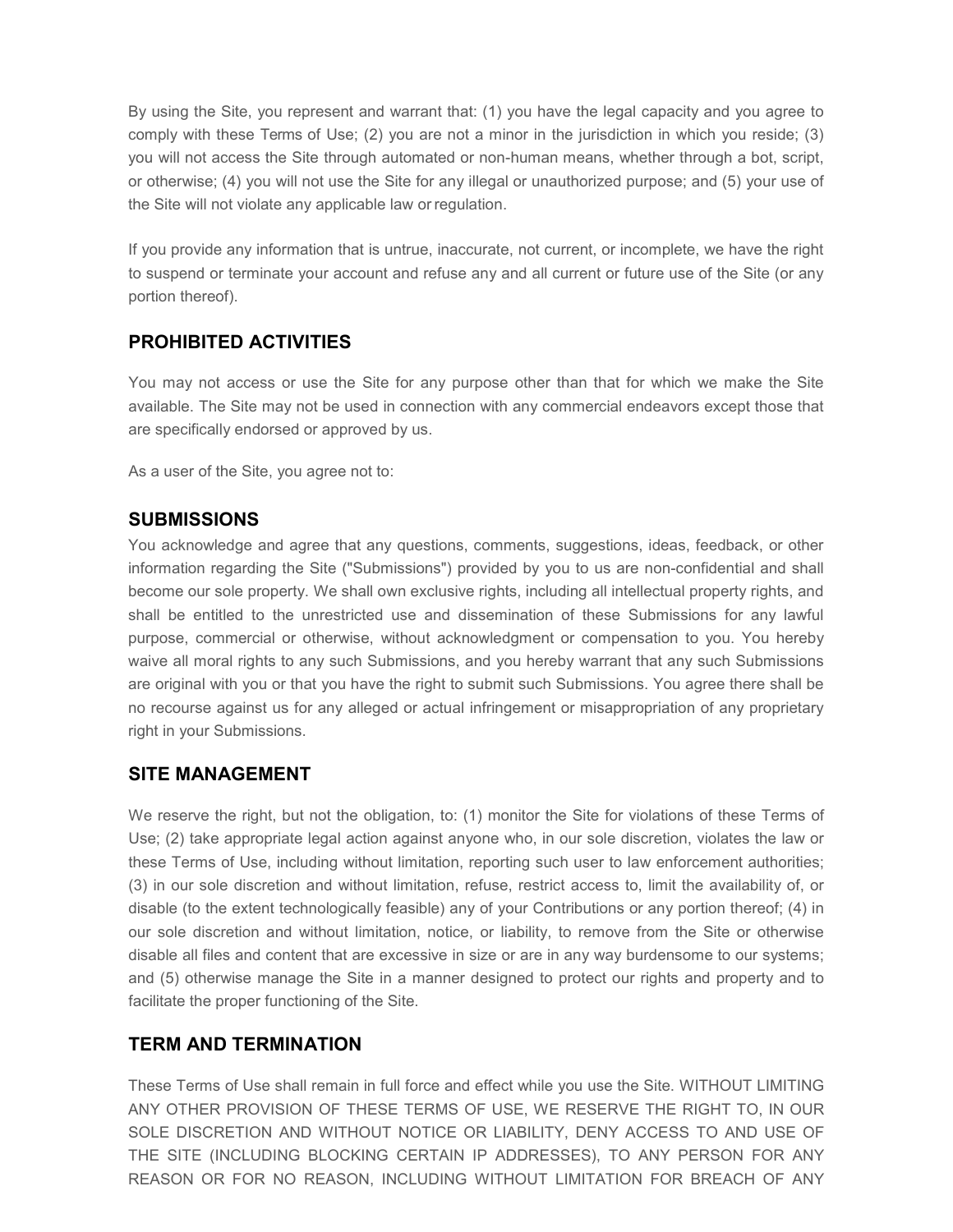REPRESENTATION, WARRANTY, OR COVENANT CONTAINED IN THESE TERMS OF USE OR OF ANY APPLICABLE LAW OR REGULATION. WE MAY TERMINATE YOUR USE OR PARTICIPATION IN THE SITE OR DELETE ANY CONTENT OR INFORMATION THAT YOU POSTED AT ANY TIME, WITHOUT WARNING, IN OUR SOLE DISCRETION.

If we terminate or suspend your account for any reason, you are prohibited from registering and creating a new account under your name, a fake or borrowed name, or the name of any third party, even if you may be acting on behalf of the third party. In addition to terminating or suspending your account, we reserve the right to take appropriate legal action, including without limitation pursuing civil, criminal, and injunctive redress.

### **MODIFICATIONS AND INTERRUPTIONS**

We reserve the right to change, modify, or remove the contents of the Site at any time or for any reason at our sole discretion without notice. However, we have no obligation to update any information on our Site. We also reserve the right to modify or discontinue all or part of the Site without notice at any time. We will not be liable to you or any third party for any modification, price change, suspension, or discontinuance of the Site.

We cannot guarantee the Site will be available at all times. We may experience hardware, software, or other problems or need to perform maintenance related to the Site, resulting in interruptions, delays, or errors. We reserve the right to change, revise, update, suspend, discontinue, or otherwise modify the Site at any time or for any reason without notice to you. You agree that we have no liability whatsoever for any loss, damage, or inconvenience caused by your inability to access or use the Site during any downtime or discontinuance of the Site. Nothing in these Terms of Use will be construed to obligate us to maintain and support the Site or to supply any corrections, updates, or releases in connection therewith.

# **GOVERNING LAW**

These Terms of Use and your use of the Site are governed by and construed in accordance with the laws of the State of Pennsylvania applicable to agreements made and to be entirely performed within the State of Pennsylvania, without regard to its conflict of law principles.

# **DISPUTE RESOLUTION**

#### **Binding Arbitration**

If the Parties are unable to resolve a Dispute through informal negotiations, the Dispute (except those Disputes expressly excluded below) will be finally and exclusively resolved by binding arbitration. YOU UNDERSTAND THAT WITHOUT THIS PROVISION, YOU WOULD HAVE THE RIGHT TO SUE IN COURT AND HAVE A JURY TRIAL. The arbitration shall be commenced and conducted under the Commercial Arbitration Rules of the American Arbitration Association ("AAA") and, where appropriate, the AAA's Supplementary Procedures for Consumer Related Disputes ("AAA Consumer Rules"), both of which are available at the AAA website [www.adr.org.](http://www.adr.org/) Your arbitration fees and your share of arbitrator compensation shall be governed by the AAA Consumer Rules and, where appropriate, limited by the AAA Consumer Rules. The arbitration may be conducted in person, through the submission of documents, by phone, or online. The arbitrator will make a decision in writing, but need not provide a statement of reasons unless requested by either Party. The arbitrator must follow applicable law, and any award may be challenged if the arbitrator fails to do so. Except where otherwise required by the applicable AAA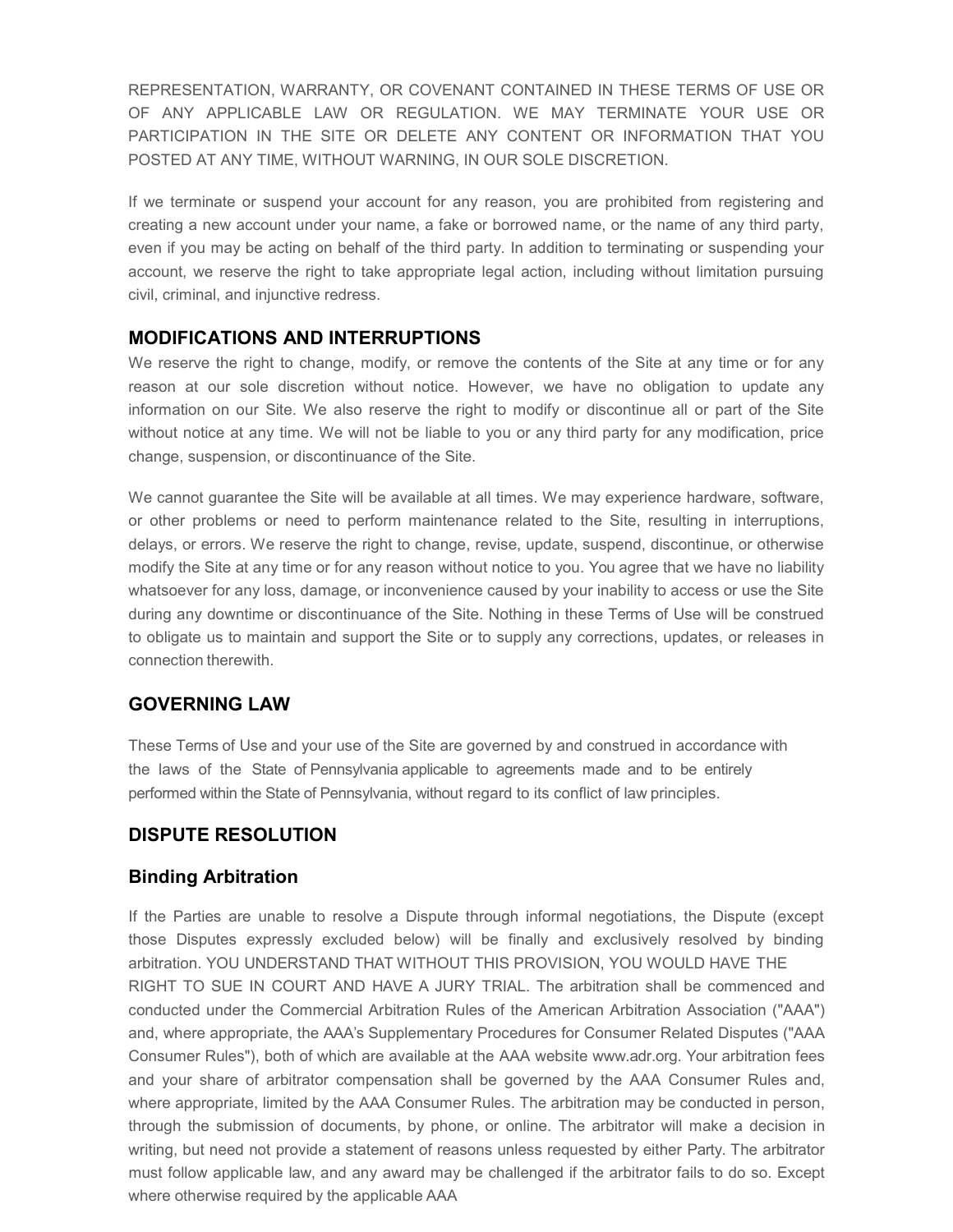rules or applicable law, the arbitration will take place in Lehigh County, Pennsylvania. Except as otherwise provided herein, the Parties may litigate in court to compel arbitration, stay proceedings pending arbitration, or to confirm, modify, vacate, or enter judgment on the award entered by the arbitrator.

If for any reason, a Dispute proceeds in court rather than arbitration, the Dispute shall be commenced or prosecuted in the state and federal courts located in Lehigh County, Pennsylvania, and the Parties hereby consent to, and waive all defenses of lack of personal jurisdiction, and forum non conveniens with respect to venue and jurisdiction in such state and federal courts. Application of the United Nations Convention on Contracts for the International Sale of Goods and the the Uniform Computer Information Transaction Act (UCITA) are excluded from these Terms of Use.

If this provision is found to be illegal or unenforceable, then neither Party will elect to arbitrate any Dispute falling within that portion of this provision found to be illegal or unenforceable and such Dispute shall be decided by a court of competent jurisdiction within the courts listed for jurisdiction above, and the Parties agree to submit to the personal jurisdiction of that court.

### **Restrictions**

The Parties agree that any arbitration shall be limited to the Dispute between the Parties individually. To the full extent permitted by law, (a) no arbitration shall be joined with any other proceeding; (b) there is no right or authority for any Dispute to be arbitrated on a class-action basis or to utilize class action procedures; and (c) there is no right or authority for any Dispute to be brought in a purported representative capacity on behalf of the general public or any other persons.

# **Exceptions to Arbitration**

The Parties agree that the following Disputes are not subject to the above provisions concerning binding arbitration: (a) any Disputes seeking to enforce or protect, or concerning the validity of, any of the intellectual property rights of a Party; (b) any Dispute related to, or arising from, allegations of theft, piracy, invasion of privacy, or unauthorized use; and (c) any claim for injunctive relief. If this provision is found to be illegal or unenforceable, then neither Party will elect to arbitrate any Dispute falling within that portion of this provision found to be illegal or unenforceable and such Dispute shall be decided by a court of competent jurisdiction within the courts listed for jurisdiction above, and the Parties agree to submit to the personal jurisdiction of that court.

# **CORRECTIONS**

There may be information on the Site that contains typographical errors, inaccuracies, or omissions, including descriptions, pricing, availability, and various other information. We reserve the right to correct any errors, inaccuracies, or omissions and to change or update the information on the Site at any time, without prior notice.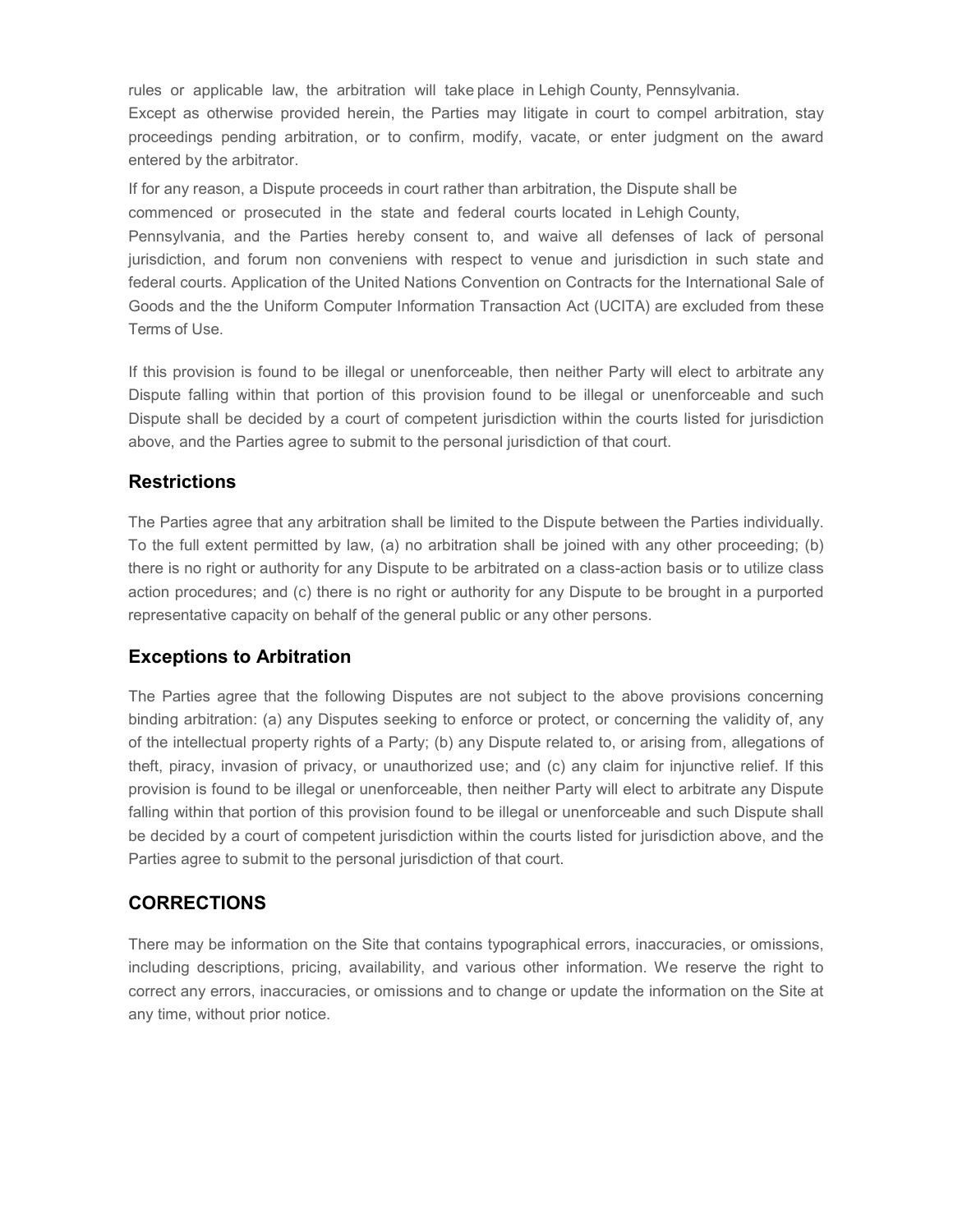# **DISCLAIMER**

THE SITE IS PROVIDED ON AN AS-IS AND AS-AVAILABLE BASIS. YOU AGREE THAT YOUR USE OF THE SITE AND OUR SERVICES WILL BE AT YOUR SOLE RISK. TO THE FULLEST

EXTENT PERMITTED BY LAW, WE DISCLAIM ALL WARRANTIES, EXPRESS OR IMPLIED, IN CONNECTION WITH THE SITE AND YOUR USE THEREOF, INCLUDING, WITHOUT LIMITATION, THE IMPLIED WARRANTIES OF MERCHANTABILITY, FITNESS FOR A PARTICULAR PURPOSE, AND NON-INFRINGEMENT. WE MAKE NO WARRANTIES OR REPRESENTATIONS ABOUT THE ACCURACY OR COMPLETENESS OF THE SITE'S CONTENT OR THE CONTENT OF ANY WEBSITES LINKED TO THE SITE AND WE WILL ASSUME NO LIABILITY OR RESPONSIBILITY FOR ANY (1) ERRORS, MISTAKES, OR INACCURACIES OF CONTENT AND MATERIALS, (2) PERSONAL INJURY OR PROPERTY DAMAGE, OF ANY NATURE WHATSOEVER, RESULTING FROM YOUR ACCESS TO AND USE OF THE SITE, (3) ANY UNAUTHORIZED ACCESS TO OR USE OF OUR SECURE SERVERS AND/OR ANY AND ALL PERSONAL INFORMATION AND/OR FINANCIAL INFORMATION STORED THEREIN, (4) ANY INTERRUPTION OR CESSATION OF TRANSMISSION TO OR FROM THE SITE, (5) ANY BUGS, VIRUSES, TROJAN HORSES, OR THE LIKE WHICH MAY BE TRANSMITTED TO OR THROUGH THE SITE BY ANY THIRD PARTY, AND/OR (6) ANY ERRORS OR OMISSIONS IN ANY CONTENT AND MATERIALS OR FOR ANY LOSS OR DAMAGE OF ANY KIND INCURRED AS A RESULT OF THE USE OF ANY CONTENT POSTED, TRANSMITTED, OR OTHERWISE MADE AVAILABLE VIA THE SITE. WE DO NOT WARRANT, ENDORSE, GUARANTEE, OR ASSUME RESPONSIBILITY FOR ANY PRODUCT OR SERVICE ADVERTISED OR OFFERED BY A THIRD PARTY THROUGH THE SITE, ANY HYPERLINKED WEBSITE, OR ANY WEBSITE OR MOBILE APPLICATION FEATURED IN ANY BANNER OR OTHER ADVERTISING, AND WE WILL NOT BE A PARTY TO OR IN ANY WAY BE RESPONSIBLE FOR MONITORING ANY TRANSACTION BETWEEN YOU AND ANY THIRD-PARTY PROVIDERS OF PRODUCTS OR SERVICES. AS WITH THE PURCHASE OF A PRODUCT OR SERVICE THROUGH ANY MEDIUM OR IN ANY ENVIRONMENT, YOU SHOULD USE YOUR BEST JUDGMENT AND EXERCISE CAUTION WHERE APPROPRIATE.

# **LIMITATIONS OF LIABILITY**

IN NO EVENT WILL WE OR OUR DIRECTORS, EMPLOYEES, OR AGENTS BE LIABLE TO YOU OR ANY THIRD PARTY FOR ANY DIRECT, INDIRECT, CONSEQUENTIAL, EXEMPLARY, INCIDENTAL, SPECIAL, OR PUNITIVE DAMAGES, INCLUDING LOST PROFIT, LOST REVENUE, LOSS OF DATA, OR OTHER DAMAGES ARISING FROM YOUR USE OF THE SITE, EVEN IF WE HAVE BEEN ADVISED OF THE POSSIBILITY OF SUCH DAMAGES. NOTWITHSTANDING ANYTHING TO THE CONTRARY CONTAINED HEREIN, OUR LIABILITY TO YOU FOR ANY CAUSE WHATSOEVER AND REGARDLESS OF THE FORM OF THE ACTION, WILL AT ALL TIMES BE LIMITED TO THE LESSER OF THE AMOUNT PAID, IF ANY, BY YOU TO OR US. CERTAIN STATE LAWS DO NOT ALLOW LIMITATIONS ON IMPLIED WARRANTIES OR THE EXCLUSION OR LIMITATION OF CERTAIN DAMAGES. IF THESE LAWS APPLY TO YOU, SOME OR ALL OF THE ABOVE DISCLAIMERS OR LIMITATIONS MAY NOT APPLY TO YOU, AND YOU MAY HAVE ADDITIONAL RIGHTS.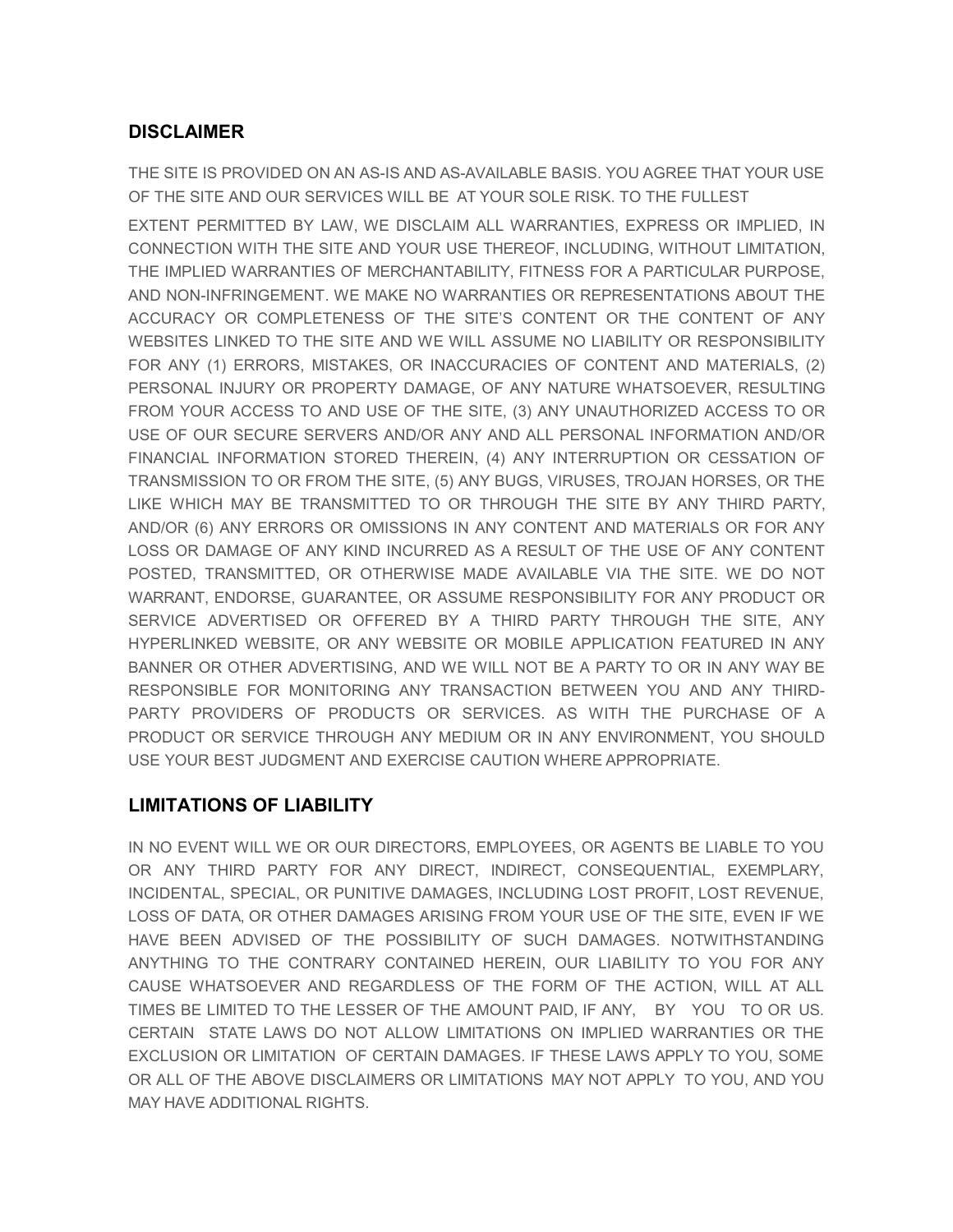#### **INDEMNIFICATION**

You agree to defend, indemnify, and hold us harmless, including our subsidiaries, affiliates, and all of our respective officers, agents, partners, and employees, from and against any loss, damage, liability, claim, or demand, including reasonable attorneys' fees and expenses, made by any third party due to or arising out of: (1) use of the Site; (2) breach of these Terms of Use;

(3) any breach of your representations and warranties set forth in these Terms of Use; (4) your violation of the rights of a third party, including but not limited to intellectual property rights; or (5) any overt harmful act toward any other user of the Site with whom you connected via the Site. Notwithstanding the foregoing, we reserve the right, at your expense, to assume the exclusive defense and control of any matter for which you are required to indemnify us, and you agree to cooperate, at your expense, with our defense of such claims. We will use reasonable efforts to notify you of any such claim, action, or proceeding which is subject to this indemnification upon becoming aware of it.

# **USER DATA**

We will maintain certain data that you transmit to the Site for the purpose of managing the performance of the Site, as well as data relating to your use of the Site. Although we perform regular routine backups of data, you are solely responsible for all data that you transmit or that relates to any activity you have undertaken using the Site. You agree that we shall have no liability to you for any loss or corruption of any such data, and you hereby waive any right of action against us arising from any such loss or corruption of such data.

# **ELECTRONIC COMMUNICATIONS, TRANSACTIONS, AND SIGNATURES**

Visiting the Site, sending us emails, and completing online forms constitute electronic communications. You consent to receive electronic communications, and you agree that all agreements, notices, disclosures, and other communications we provide to you electronically, via email and on the Site, satisfy any legal requirement that such communication be in writing. YOU HEREBY AGREE TO THE USE OF ELECTRONIC SIGNATURES, CONTRACTS, ORDERS, AND OTHER RECORDS, AND TO ELECTRONIC DELIVERY OF NOTICES, POLICIES, AND RECORDS OF TRANSACTIONS INITIATED OR COMPLETED BY US ORVIA

THE SITE. You hereby waive any rights or requirements under any statutes, regulations, rules, ordinances, or other laws in any jurisdiction which require an original signature or delivery or retention of non-electronic records, or to payments or the granting of credits by any means other than electronic means.

# **CALIFORNIA USERS AND RESIDENTS**

If any complaint with us is not satisfactorily resolved, you can contact the Complaint Assistance Unit of the Division of Consumer Services of the California Department of Consumer Affairs in

writing at 1625 North Market Blvd., Suite N 112, Sacramento, California 95834 or by telephone at (800) 952-5210 or (916) 445-1254.